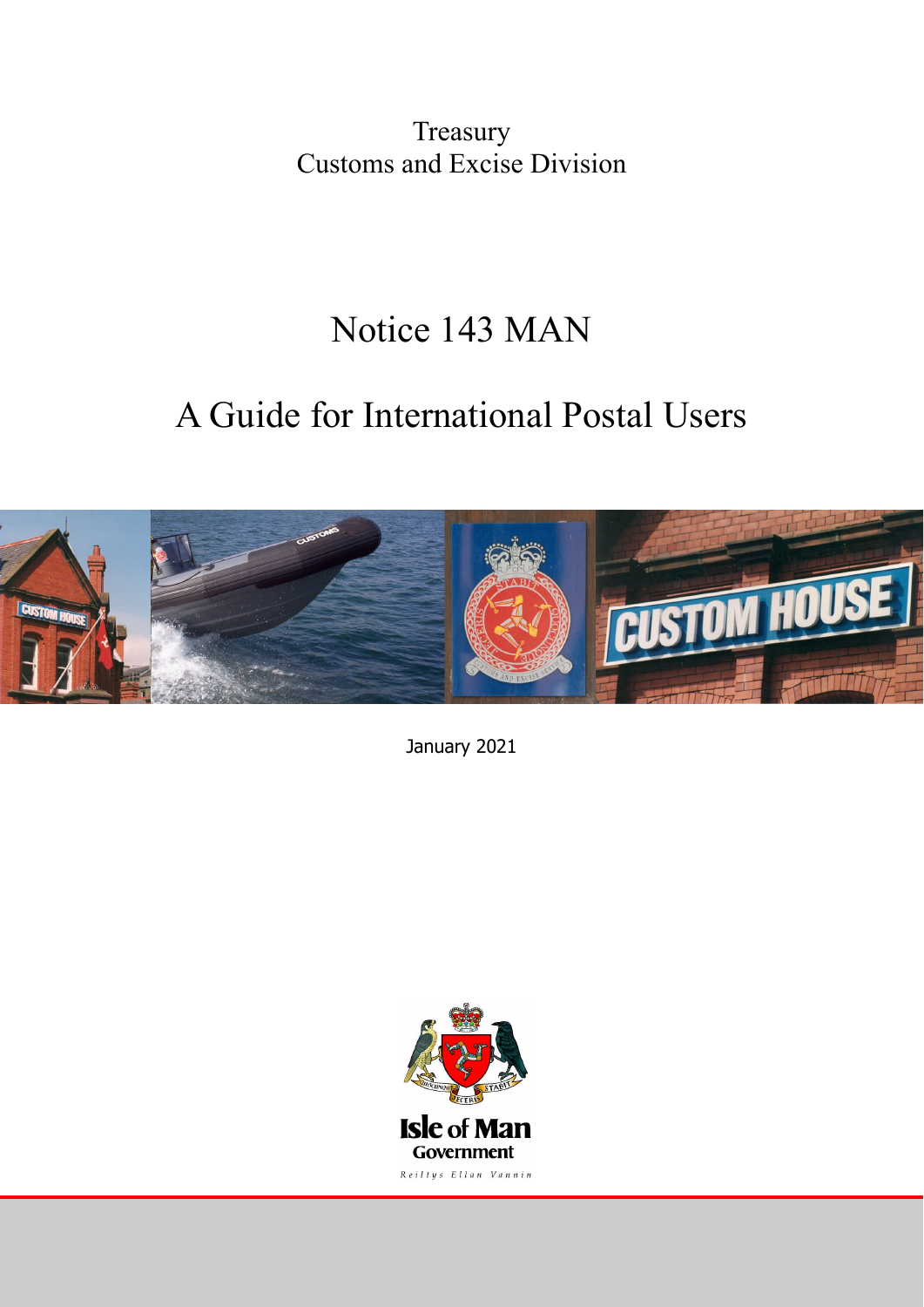# **CONTENTS**

- **1 Introduction**
- **2 Postal packages imported (arriving) from countries outside the UK**
- **3 Charges**
- **4 Exports**
- **5 Quality of service**
- **6 Extracts from the law**
- **7 Glossary of terms**
- **8 Your rights and obligations**
- **9 Amendments**

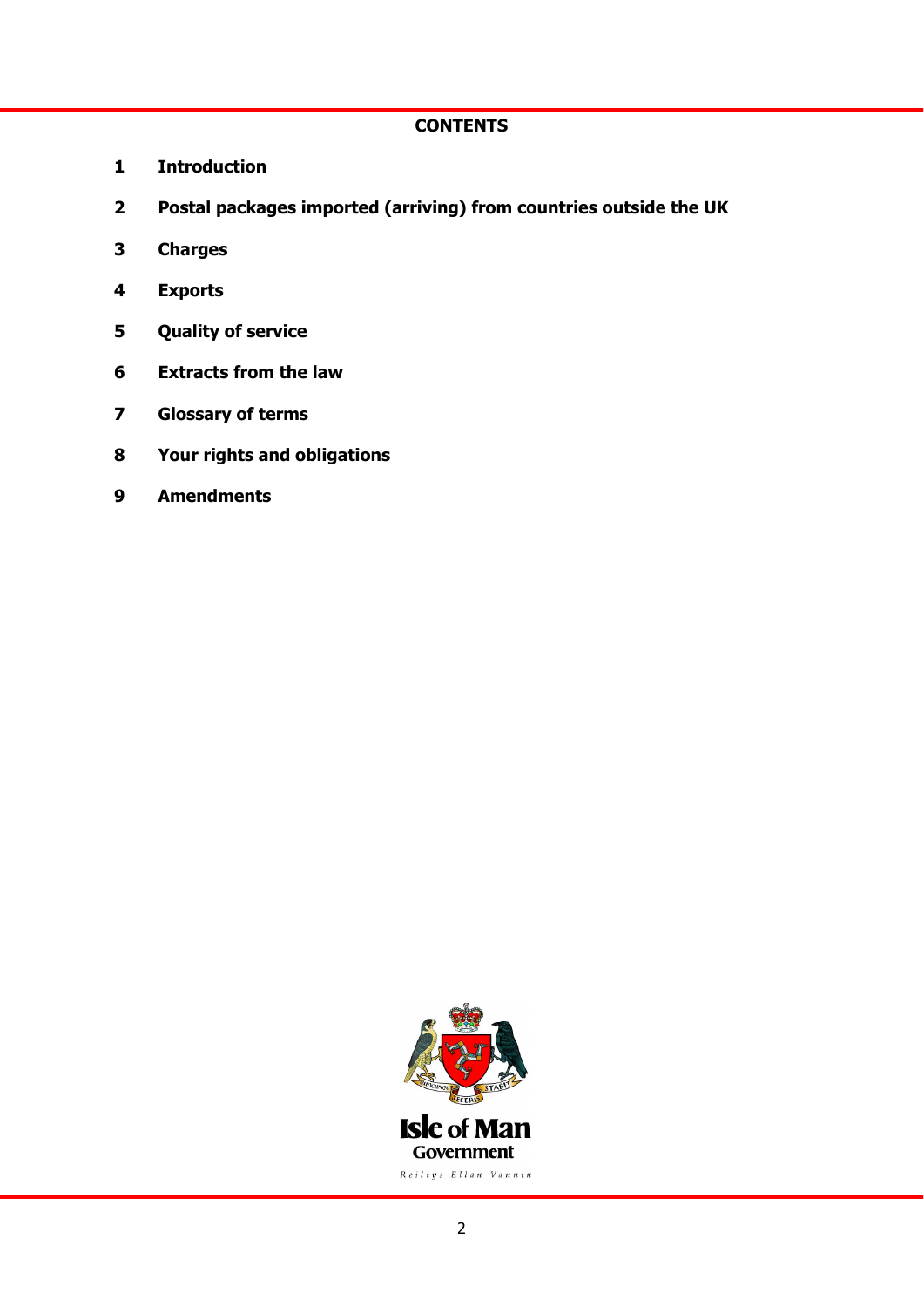## **1. INTRODUCTION**

## **1.1 What this notice is about**

 This notice explains what happens when you import or export goods by using the postal system in the Isle of Man. It also applies to gifts received through the post.

Cash sent to or from the Island may also need to be declared (see paragraph 1.2).

 The arrangements set out in this notice do not apply when a full declaration on a single administrative document (SAD) (form C88) is required. That is for:

- imports of goods with a value exceeding £900 declared to home use and free circulation
- imports of goods for which relief from Customs Duty and Import VAT is being claimed, for example, inward processing relief, outward processing relief and temporary importation
- certain exports including all goods for export with a value exceeding £900

 You can find more information on the procedures you should use in Notice 144 Trade imports by post: how to complete customs documents.

 The notice is not the law and does not change the law - extracts of which can be found in section 6.

 The carriage of dangerous goods in post, including (but not limited to) alcohol and perfume, is regulated by Universal Postal Union rules and the Post Office conditions of carriage. Nothing in this notice should be construed as legitimising movement of any goods by post.

Further information can be found on the [Isle of Man Post Office](https://www.iompost.com/) website.

## **1.2 Cash**

 Cash sent to or from the Isle of Man and exceeding £10,000 (Sterling) must be declared to Customs and Excise. Please see Notice 9011 MAN for more information. "Cash" is defined as meaning -

- (a) notes and coins in any currency;
- (b) postal orders;
- (c) cheques of any kind, including travellers' cheques;
- (d) bankers' drafts;
- (e) bearer bonds and bearer shares;
- (f) a monetary instrument prescribed by order made under section 76A(3);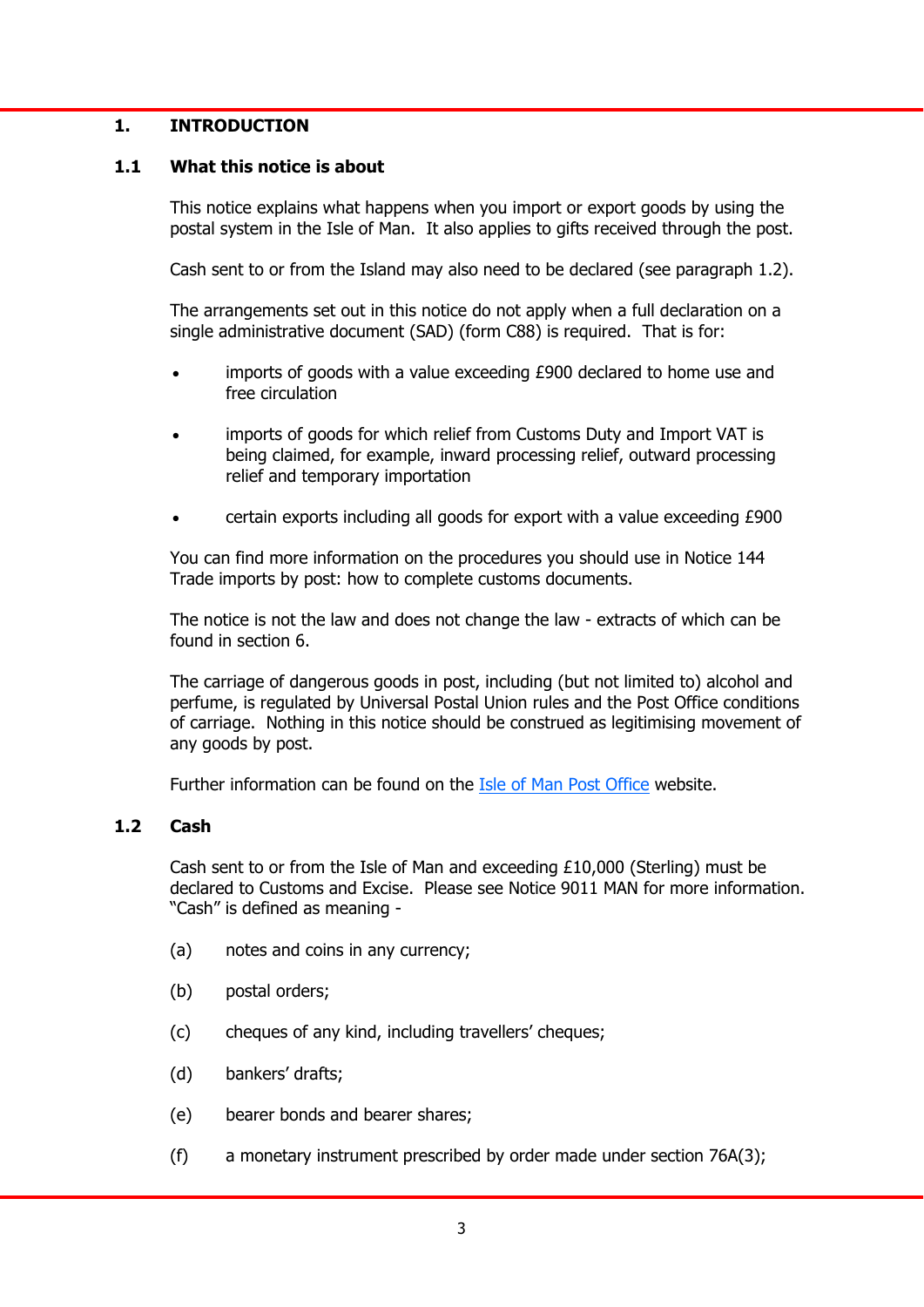- (g) a forged or counterfeit version of any instrument or currency mentioned in sub-paragraph (a) to (f) of this definition using as its value the purported or face value;
- (h) a stored value card, being a device with a monetary value stored on the device itself, not in an external account maintained by a financial institution; and
- (i) a document, device, coin or token which has a monetary value which is stated or included on, or in, or is ascertainable by reference to the document, device, coin or token and which can be used as, or exchanged for, currency.

# **2. Postal packages imported (arriving) from countries outside the UK**

# **2.1 How the sender should declare the goods**

 Under international postal agreements, the sender must complete a customs declaration (CN22 or CN23) which will be fixed to the package in most cases. The declaration includes a description of the goods, their value and if they're gifts or commercial items. Any Post Office abroad should be able to give advice to the sender. Under customs law, you (as the importer) are legally responsible for the information on the declaration. Therefore, it's in your own interest to make sure, wherever possible, that the sender abroad completes the declaration accurately and in full.

 If no declaration is made, or the information is inaccurate, the package may be delayed while Customs and Excise make further enquiries, or in some cases, the package and its contents may be returned to the sender or seized by Customs Officers.

# **2.2 Paying taxes on goods sent to you**

 Most goods arriving in the IOM from outside the UK are liable to any or all of the following taxes:

- Customs Duty
- Excise Duty
- Import VAT.

These taxes must be paid if:

- you purchase the goods or receive them as a gift;
- the goods are new or used (including antiques);
- the goods are for your private use or for re-sale.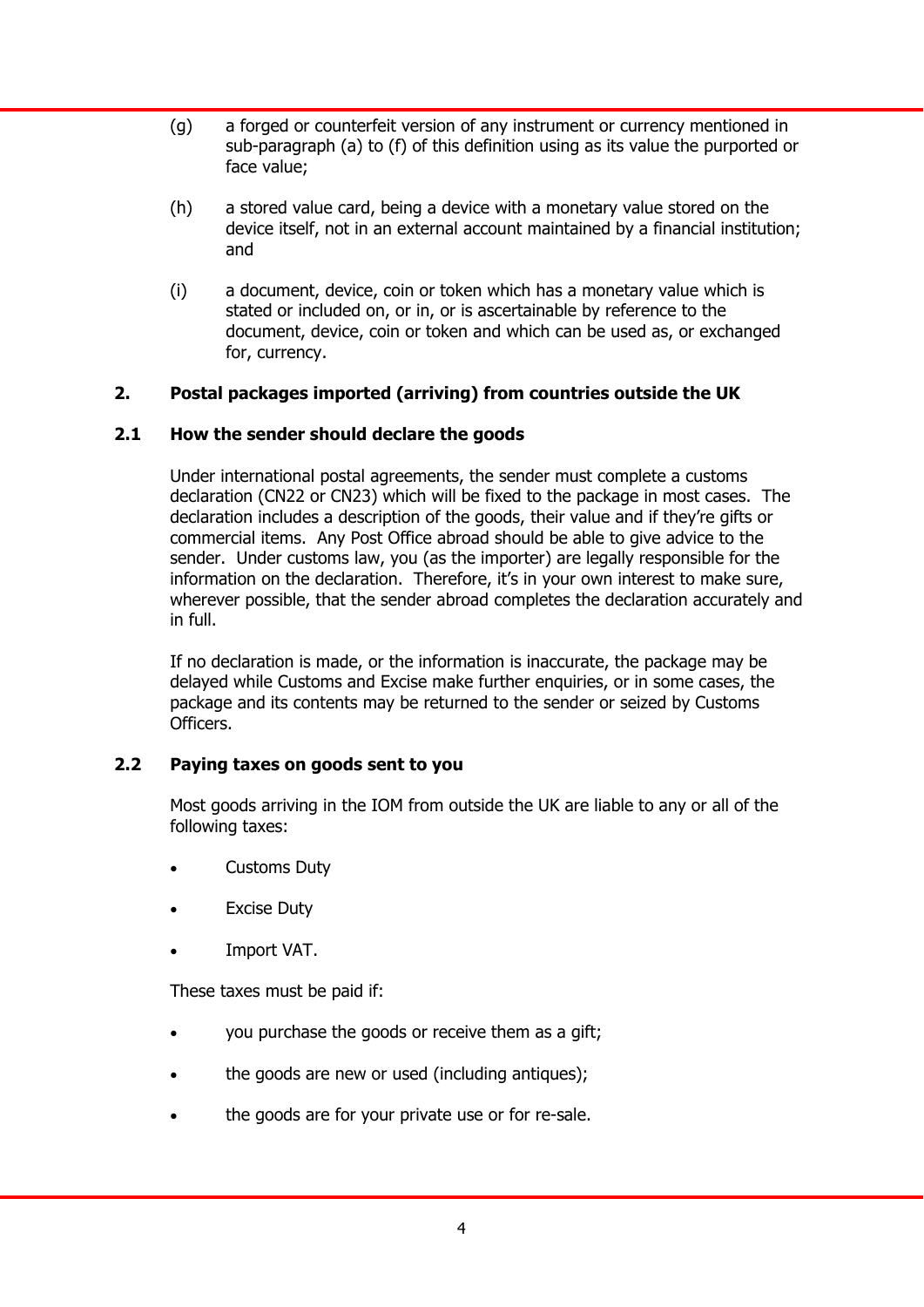## **2.3 Limits for Customs Duty and Import VAT**

 The limits for Customs Duty and Import VAT are detailed below along with any changes that apply now that the UK has left the EU. For imports of goods from outside the UK in consignments not exceeding £135 in value (which aligns with the threshold for customs duty liability), we have moved the point at which VAT is collected from the point of importation to the point of sale. This will mean that IOM supply VAT, rather than import VAT, will be due on these consignments.

- commercial consignments (goods you've purchased) of £135 or less are free from Customs Duty and not subject to Import VAT - this does not include alcohol, tobacco products, perfume or toilet waters as these items are excluded from the relief of Customs Duty and VAT at import is payable;
- commercial consignments sent to the IOM from the Channel Islands do not benefit from any relief of Import VAT;
- if you're sent a gift with a value of  $E39$  or less, which complies with the rules shown in section 2.4, it will be free from Customs Duty and Import VAT (gifts of alcohol and tobacco are subject to the limits shown in section 2.5 and gifts of perfumes and toilet waters are subject to the limits in section  $2.6$ ;
- Customs Duty becomes payable if the value of the goods is over £135.

In summary:

| <b>Customs charges applicable</b>  |
|------------------------------------|
| No Customs Duty<br>No Import VAT   |
| Customs Duty due<br>Import VAT due |
|                                    |

 Excluding the following: alcohol, tobacco products, perfumes and toilet waters. These items do not benefit from the relief of Customs Duty or VAT at import, and alcohol and tobacco products will also be liable to Excise Duty.

 There are a number of other circumstances where relief from some or all customs charges may be available. If you think your goods may be eligible for a relief, you can find more information on

 If you think your goods may be eligible for relief, you can find more information on our [website](https://www.gov.im/categories/tax-vat-and-your-money/customs-and-excise/public-notices/) pages and links to information held on HMRC's website. You can also contact us at customs@gov.im

## **2.4 Gifts**

 Goods sent as a gift that are over £39 in value are liable to Import VAT. Customs Duty also becomes payable if the value of the goods is over £135.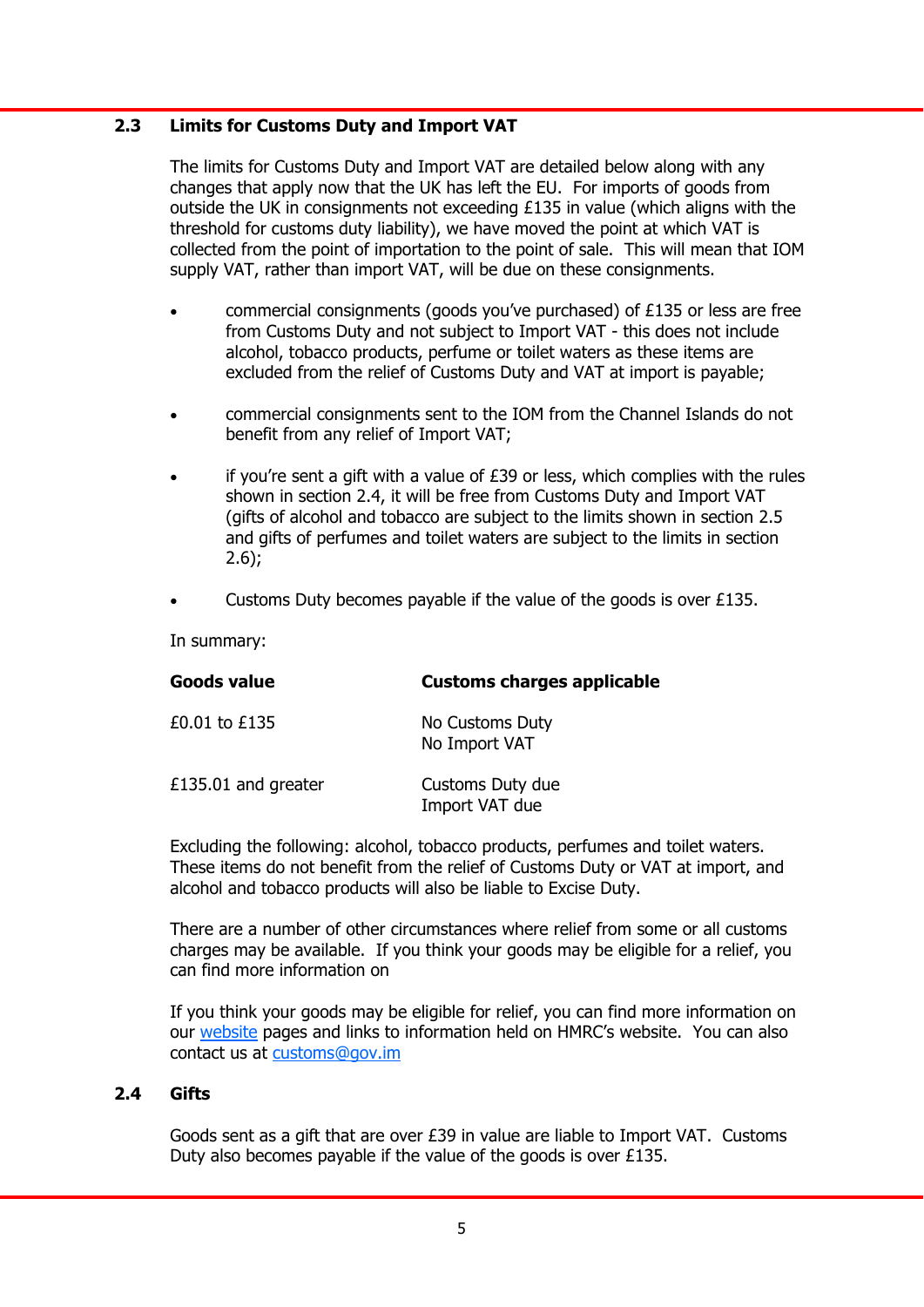To qualify as a gift:

- the customs declaration must be completed correctly;
- the gift must be sent from a private person outside the UK to a private person(s) in the IOM;
- there is no commercial or trade element and the gift has not been paid for either directly or indirectly by anyone in the IOM;
- the gift is of an occasional nature only, for example, for a birthday or anniversary.

 If you purchase something from outside the UK to give as a gift to a relative or friend, whether or not it is addressed to that person, it will be treated as a 'commercial consignment', for which the Import VAT relief threshold in section 2.3 applies.

# **2.5 Gifts of alcohol and tobacco products**

 Gifts of alcohol and tobacco products, with a value not exceeding £39, qualify for relief from import duties and Import VAT, subject to the following limits against each of the goods described below:

| (1) Tobacco products                                                                                                                                                                                      | Quantity   |
|-----------------------------------------------------------------------------------------------------------------------------------------------------------------------------------------------------------|------------|
| cigarettes                                                                                                                                                                                                | 50         |
| or                                                                                                                                                                                                        |            |
| cigarillos (cigars with a maximum weight each of 3 grammes)                                                                                                                                               | 25         |
| or                                                                                                                                                                                                        |            |
| cigars                                                                                                                                                                                                    | 10         |
| or                                                                                                                                                                                                        |            |
| smoking tobacco                                                                                                                                                                                           | 50 grammes |
| (2) Alcohol and alcoholic beverages                                                                                                                                                                       |            |
| distilled beverages and spirits of an alcoholic strength exceeding 22%<br>by volume, undenatured ethyl alcohol of 80% by volume and over                                                                  | 1 litre    |
| or                                                                                                                                                                                                        |            |
| distilled beverages and spirits, and aperitifs with a wine or alcohol<br>base, tafia, saké or similar beverages of an alcoholic strength of 22%<br>by volume or less, sparkling wines and fortified wines | 1 litre    |
| <b>or</b>                                                                                                                                                                                                 |            |
| still wines                                                                                                                                                                                               | 2 litres   |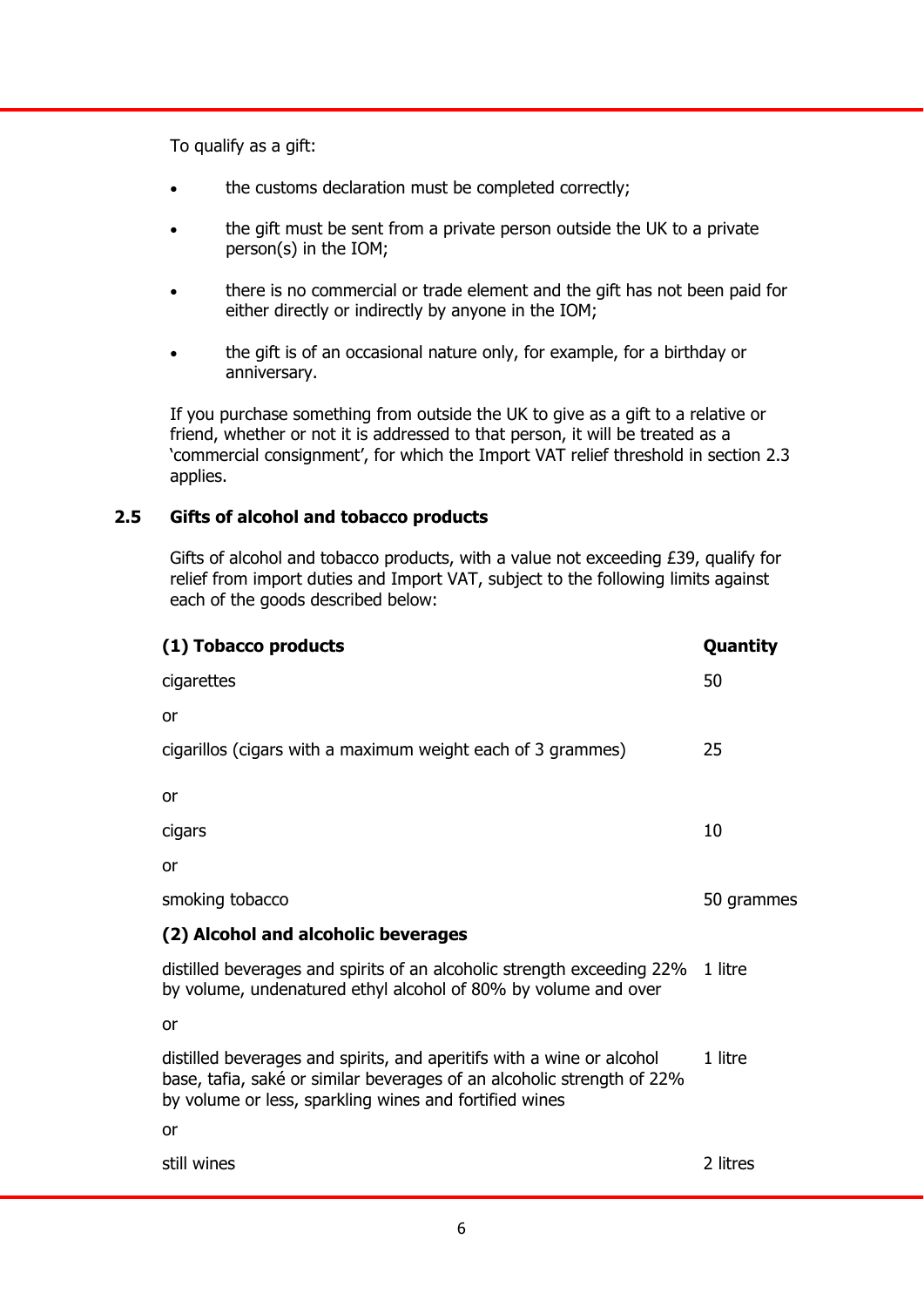If gifts of alcohol or tobacco are sent in excess of the quantities shown in the above table, relief from Import Duty will only apply up to the limits shown above, and the consignment will not benefit from any relief of Import VAT.

 Relief to the limits in the table above only apply to gifts and do not apply to commercial consignments.

 In addition, Excise Duty is payable on all alcohol and tobacco products, even if they are a gift.

 Undenatured ethyl alcohol and alcoholic beverages containing more than 24% alcohol by volume (abv) are prohibited in international mail. If you're in doubt, you can check with the Post Office before sending.

## **2.6 Gifts of perfumes and toilet waters**

 Customs Duty and Excise Duty are not chargeable on gifts of perfumes and toilet waters. However, Import VAT is chargeable if the allowances detailed below are exceeded, or the goods' value exceeds £39.

## **Item Quantity**

Perfumes 50 grammes of perfume

Toilet waters 0.25 litres of toilet water

 Relief to the limits in the table above only apply to gifts and do not apply to commercial consignments.

 Perfumes with a flashpoint of less than 60°C is prohibited in international mail. If you're in doubt, you can check with the Post Office before sending.

# **2.7 Multi-gift packages**

 Multi-gift packages containing more than one gift and clearly intended for several people, the £39 VAT relief applies to each individual person, provided the goods are:

- individually wrapped
- specifically addressed to them
- declared separately on the customs declaration
- within the allowances specified
- marked with the price for each individual item on the declaration.

 If more than one individual package is addressed to a particular person, the value of the goods will be added together. If the total value exceeds £39, Import VAT will be charged and, if the value exceeds £135, Customs Duty may also be due.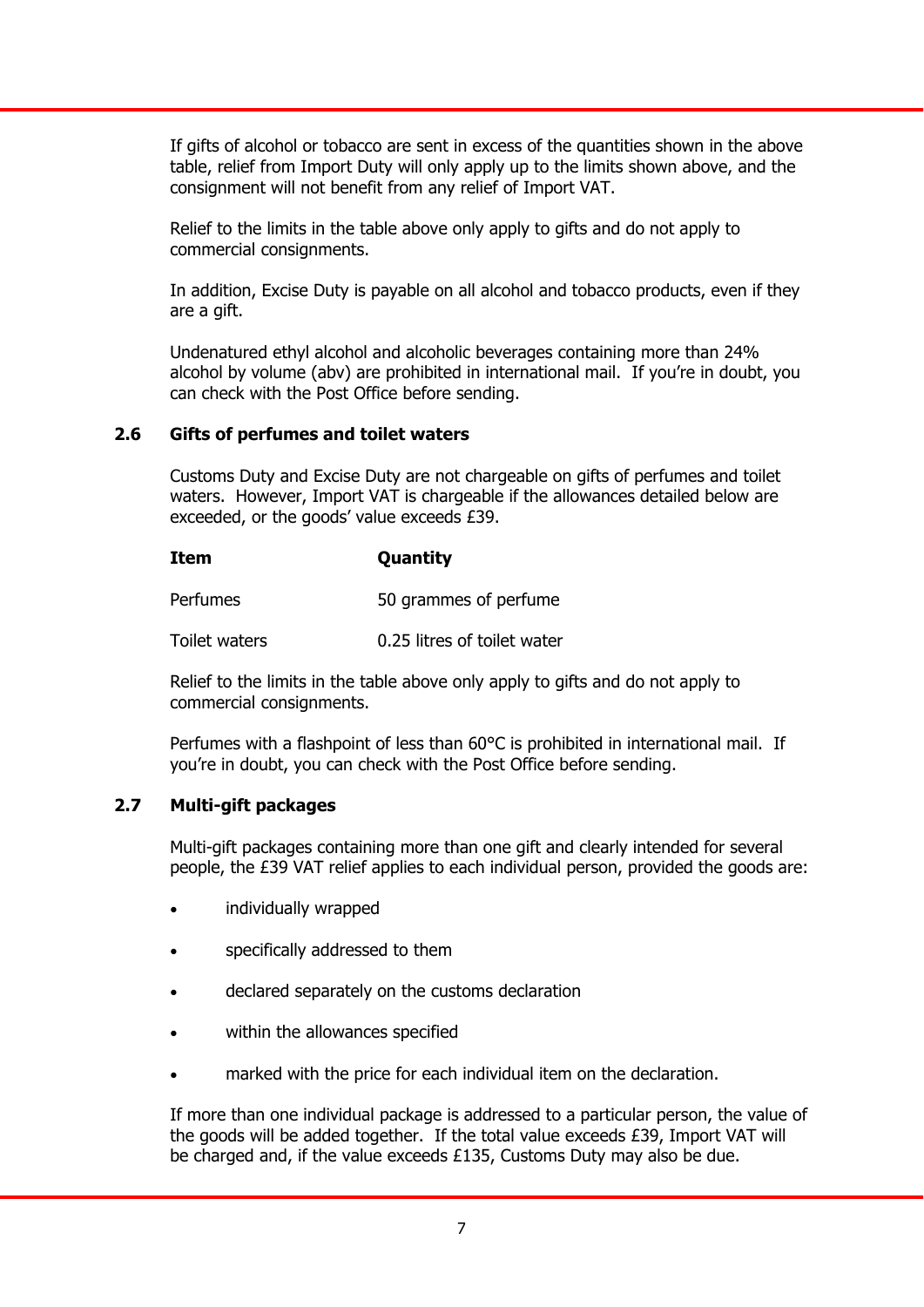If a package contains a number of different types of goods intended for more than one person, and these are separately described and given a value on the customs declaration, the waiver of Customs Duty will apply to each item. For Import VAT, only as many items that add up to the value of the Import VAT threshold  $(E39)$  will be granted relief - for example, if a package contains 5 items each with a value of £8, only 4 items will be entitled to relief (4 x  $£8 = £32$ ) with charges payable on the fifth item.

When one item is sent to 2 people and its value exceeds £39, it's not possible to aggregate each person's gift relief, and the value of an individual item itself cannot be divided - for example, one item with a value of £50 sent to 2 individuals cannot benefit from the gift relief.

| Goods sent as gifts                                                            | <b>Relief given</b>                                                    |
|--------------------------------------------------------------------------------|------------------------------------------------------------------------|
| One item valued at £39 or below                                                | Free of Customs Duty and Import VAT                                    |
| One item valued at £39.01                                                      | Import VAT is chargeable on the full value                             |
| Five of the same items valued at £8 each Four items are relieved of Import VAT | leaving Import VAT chargeable on the<br>remaining one item             |
| Five different items valued at £120 each                                       | Import VAT is chargeable on the full value                             |
| One item valued at £300                                                        | Customs Duty is charged. Import VAT is<br>chargeable on the full value |

# **2.8 How and why Customs Officers examine packages**

 Customs officers examine postal packages arriving in the Isle of Man for prohibited or restricted goods, such as:

- drugs
- indecent or obscene material
- weapons
- endangered species
- counterfeit goods
- undeclared cash

 They examine packages to confirm the description and value stated on the declaration are correct and also check the customs declaration to determine if Customs Duty, Excise Duty and Import VAT is chargeable.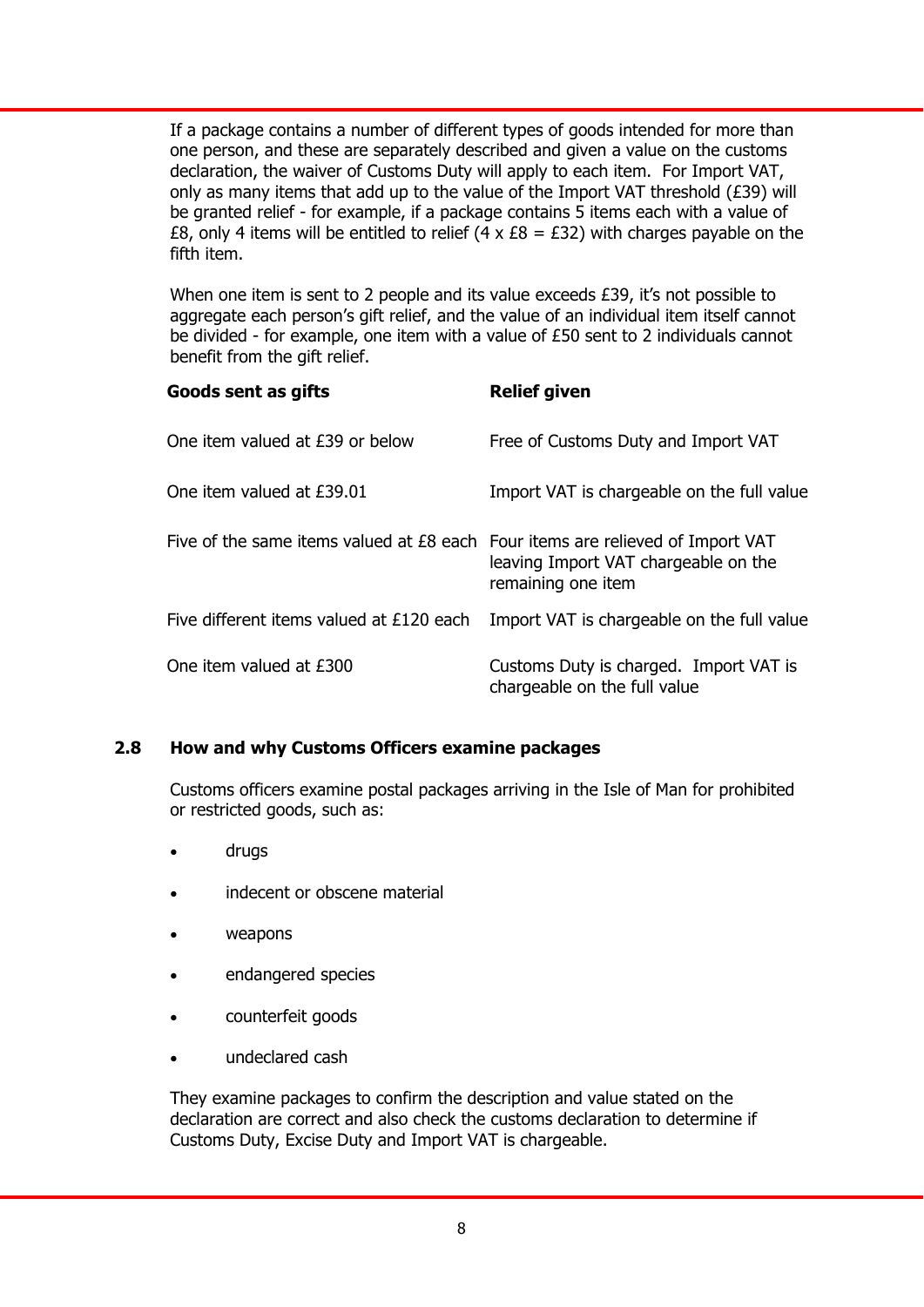Customs officers will sometimes need to examine the contents of a package, particularly when the sender has not completed the declaration correctly. In such cases, the opening, repacking and resealing of the package is carried out, under Customs officers instruction, by Post Office staff.

# **3. Charges**

# **3.1 The calculation of import charges**

 Charges are calculated by Customs officers. Customs Duty becomes payable if the goods are more than £135 in value.

 The amount of Customs Duty charged will depend on the type of goods imported and the value stated on the customs declaration CN22/CN23 (converted to pound sterling using the rates of exchange for the month of importation as shown on the HMRC website).

 The percentage varies depending on the type of goods and their country of origin. Duty is charged on:

- the price paid for the goods
- any local sales taxes
- postage, packing and insurance

 However, the cost of postage is excluded from the calculation for Customs Duty on gifts except where the sender has used the Express Mail Service (EMS) as opposed to a standard mail service.

 Where the value of gifts is below £630 per consignment, a flat rate of duty of 2.5% will be applied, but only if it's to your advantage.

 Excise Duty is charged on alcohol and tobacco products, and is additional to Customs Duty. The Excise Duty on alcohol products (such as wines and spirits) depends on the alcohol content and volume. In the case of wine and cider, it depends on if they're sparkling or still. Duty on cigarettes is based on a percentage of the recommended retail selling price, plus a flat rate amount per 1,000 cigarettes. On other tobacco products (such as cigars or hand rolling tobacco) Excise Duty is charged at a flat rate per kilogram.

 Import VAT is charged at the same rate that applies to similar goods sold in the UK and applies to commercial goods over £135 in value, and on gifts that are over £39 in value. However, commercial consignments sent to the IOM from the Channel Islands do not benefit from any relief of Import VAT. The value of the goods for Import VAT is based on the:

- basic value of goods
- postage, packing and insurance
- any import (Customs or Excise) duties charged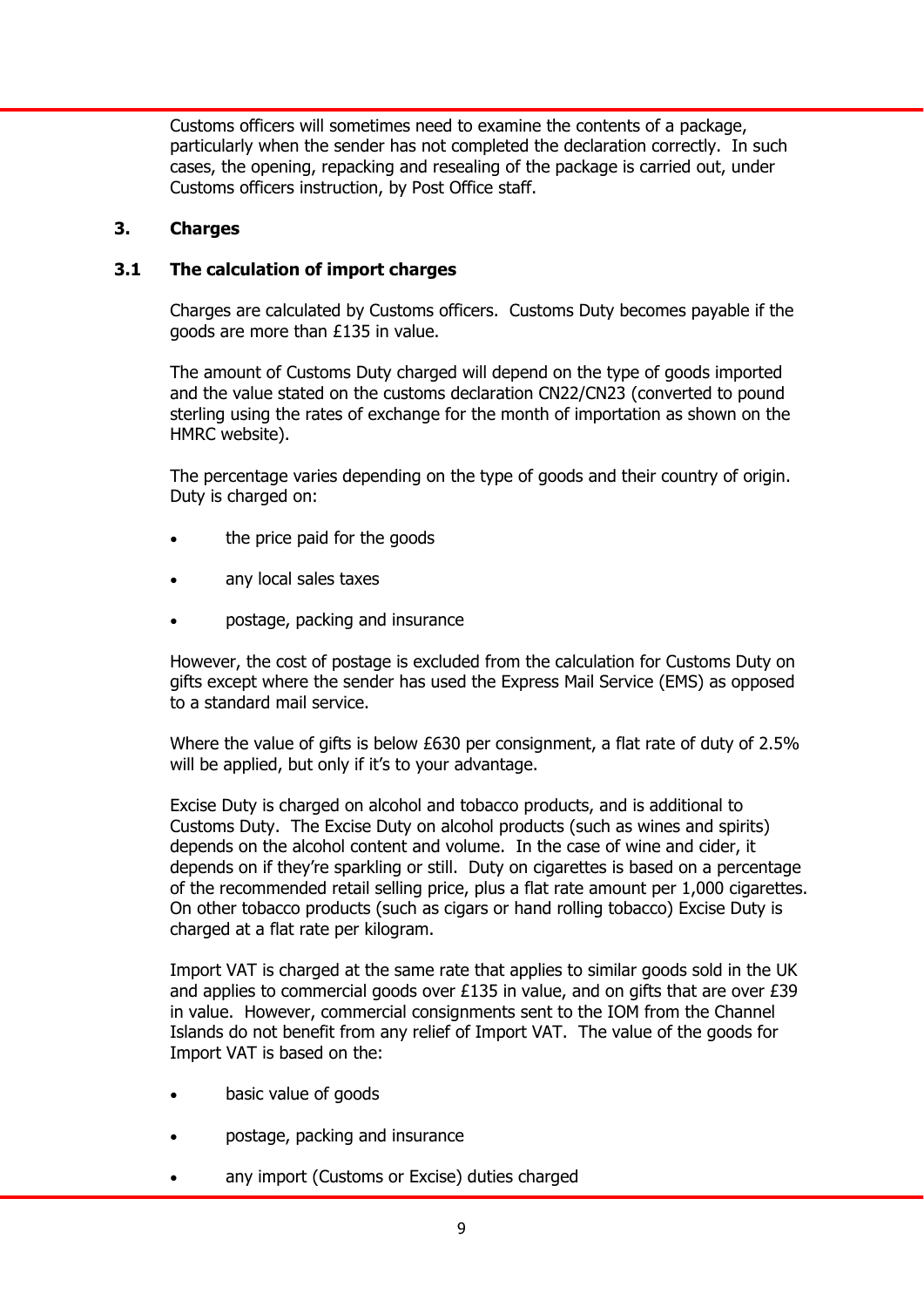As with Customs Duty, the cost of postage is excluded from the calculation for VAT on gifts except where the sender has used the Express Mail Service (EMS) as opposed to a standard mail service.

# **3.2 Duty charged on used goods**

 Used goods are still liable to the same duty and VAT charges as new goods. However, this may vary depending on their age and condition.

# **3.3 Paying customs charges**

 You will be notified by a letter (Notice of Arrival) that the package has arrived at the Sorting Office. Please pay online using a credit or debit card at https://services.gov.im/ select the Customs & Excise button, and then select the Postal Charges button. Once payment has been received your package will be released for delivery by the Post Office.

# **3.4 Pre-payment of import VAT on goods purchased over the Internet**

 There are special arrangements in place to allow certain overseas traders to charge, collect and pay to HMRC import VAT on goods purchased over the Internet for import into the UK and Isle of Man. These arrangements operate under memoranda of understandings between HMRC and the overseas customs and postal authorities. The countries involved are the Channel Islands, Hong Kong, Singapore and New Zealand. Overseas traders that wish to use the arrangements must be authorised to do so by their local authorities.

 Once authorised the foreign businesses are issued with a unique authorisation number, which they must show on the customs declaration or packaging. They will also include the statement that "Import VAT Pre-Paid".

 Where these arrangements are used and you are a VAT-registered business purchasing goods for business purposes you should retain the outer wrapper and invoice to support your claim for input tax.

# **3.5 Do I have to pay a handling fee to the Post Office?**

 No. Arrangements put in place during 2010 mean that the Post Office no longer collects a handling fee for packages on which customs charges are due.

# **3.6 Where can I ask about or query a customs charge?**

 If you have any questions about a particular customs charge you should contact Customs and Excise as soon as possible.

 When you write to Customs and Excise you should include as much detail as you can, including the customs charge label, the customs declaration and the part of the wrapper with your address on it. If your claim is about overcharged tax because the declared value of the goods was incorrect, you'll need to supply evidence - for example, an invoice or receipt of purchase to support your claim.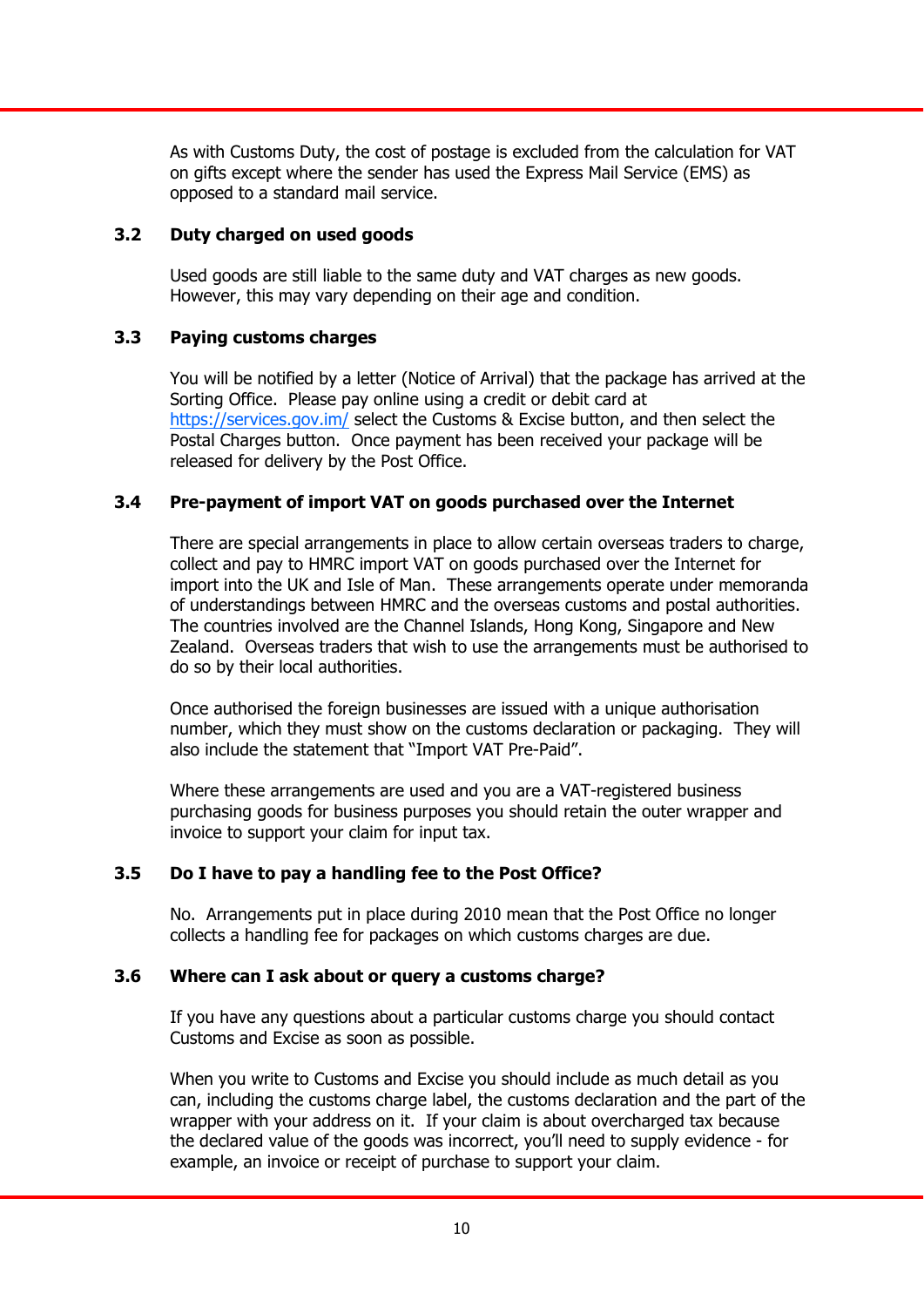Customs and Excise deal with a number of packages every week and without this information they may not be able to trace your particular package in their records. In the event of a claim, you should retain copies of all wrappings and documents until your claim is settled.

## **3.7 If your query has not been answered or you have more information**

 If you think that your query has not been answered satisfactorily, or you have some additional information that may affect an earlier decision, please contact us again to try to resolve the matter.

# **3.8 Disagreeing with a Customs and Excise decision**

 If you do not agree with any decision issued to you, there are 3 options available. Within 30 days of the date of the decision you can either:

- send new information or arguments to the customs officer who made the decision
- request a review of the decision by someone not involved in making the disputed decision
- appeal direct to the Tribunal who are independent of Customs and Excise

 Your request for a review of the decision must be in writing and should set out the reasons why you do not agree with the decision. Write to: Isle of Man Customs and Excise, PO Box 6, Custom House, North Quay, Douglas, Isle of Man, IM99 1AG.

 If you opt to have your case reviewed, you'll still be able to appeal to the tribunal if you disagree with the outcome.

 More information about reviews and appeals can be found in the following Notices available on the website:

- Notice Appeal 1 MAN (Appeals against decisions of Customs and Excise involving indirect tax);
- Notice Appeal 3 MAN (Making an appeal against a decision of Customs and Excise);
- Compliance Fact Sheet 1 MAN: Isle of Man Customs and Excise decisions what to do if you disagree.

# **4. Exports**

# **4.1 Sending a package abroad**

 When you send a package to any country outside the UK, you must complete and affix a customs declaration (CN22, CN23 or a Parcelforce Worldwide Despatch Pack incorporating the CN23), which you can get from the Isle of Man Post Office. Any necessary preference certificate or licence should be attached to the outside of the package and clearly identified before handing it over for post.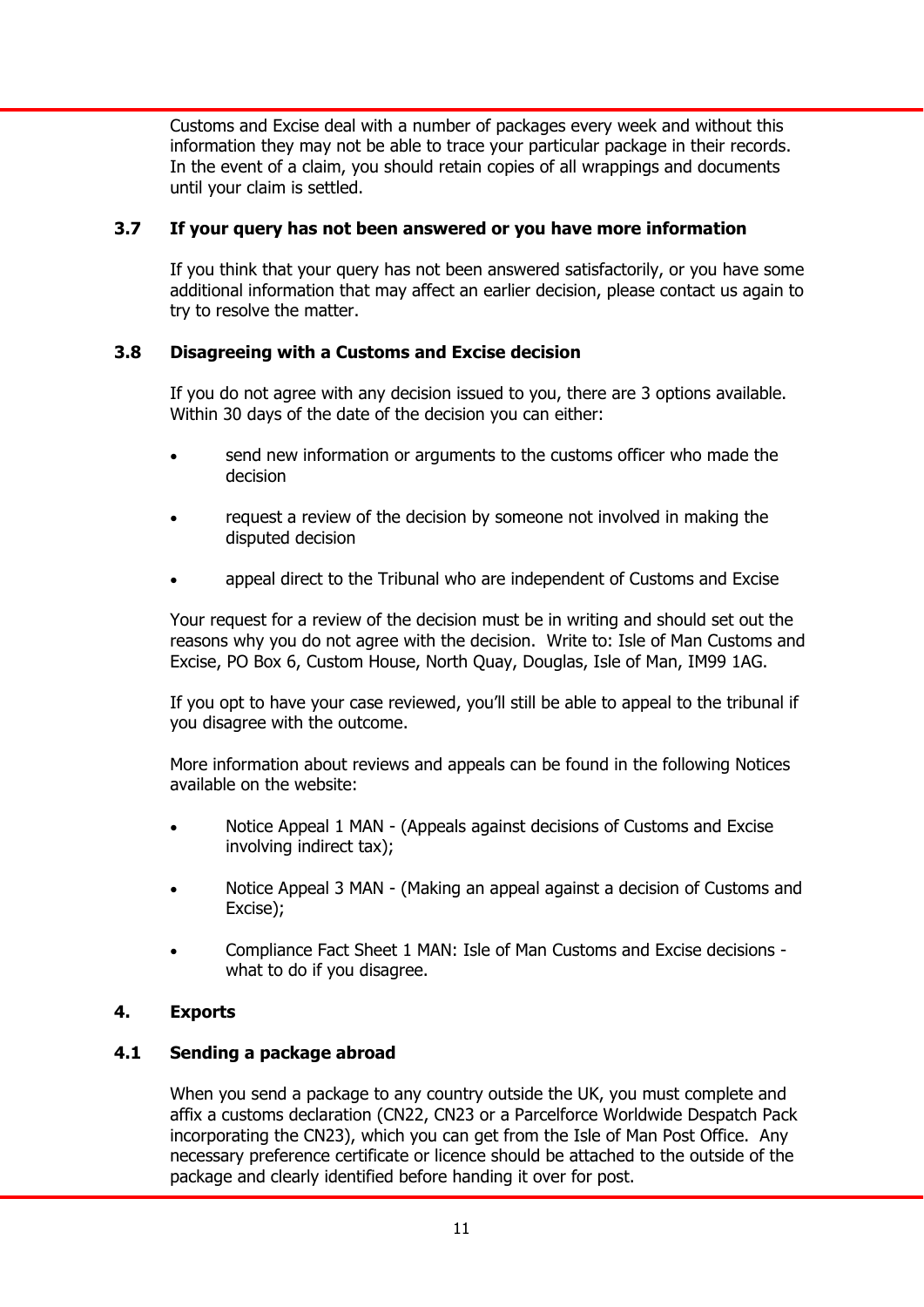For commercial items that require an export licence or are being exported under a suspensive regime (outward processing relief), a commercial invoice should accompany the package. A sticky label C&E83A named 'Exported by post under Customs Control' should be attached. This directs post office staff to present the parcel to Customs and Excise for checks to be made prior to export.

## **4.2 Evidence of posting**

 [Please refer to the Post Office website - Electronic Customs Data effective from 1](https://www.iompost.com/for-you/sending-mail/electronic-customs-data---effective-from-1st-january-2021/)  January 2021

 If you're in business and registered for VAT, you'll need to obtain and retain a certificate of posting (C&E132) to support the VAT zero-rating of your supply, and to discharge your liability to customs charges on goods temporarily imported into the IOM from outside the UK. In addition, if you're a business exporting UK duty paid excise goods, you'll need a certificate of posting on form C&E132 to support a claim for reimbursement of the UK Excise Duty.

 You can find more information of the procedures to be followed in Notices 200, 221, 235, 275 and VAT Notice 703.

## **4.3 Customs controls on goods exported from the IOM to countries outside the UK**

 Customs officers carry out selective examinations to make sure no prohibited or restricted goods or items relating to the proceeds of crime are being improperly exported.

## **4.4 Other restrictions on what goods can be sent abroad**

 Customs and postal administrations throughout the world set certain restrictions on what type of goods can be sent by post. If you have any concerns about sending your goods by post, you should contact the [Post Office.](https://www.iompost.com/)

## **5. Quality of service**

## **5.1 Delays or damage to a package**

 Although Customs officers can examine the contents of a package, the responsibility for opening, repacking and resealing it is carried out by Isle of Man Post Office, who also deliver it. Therefore, if you have a complaint about delay or damage to your package, you should contact the Isle of Man [Post Office.](https://www.iompost.com/)

 In cases where Customs and Excise have damaged the contents, an acknowledgement will be provided by enclosing a letter within the package.

## **6. Extracts from the law**

# **Opening of postal packages**

Regulation 17 of the Postal Packets (Customs and Excise) Regulations 2015 (as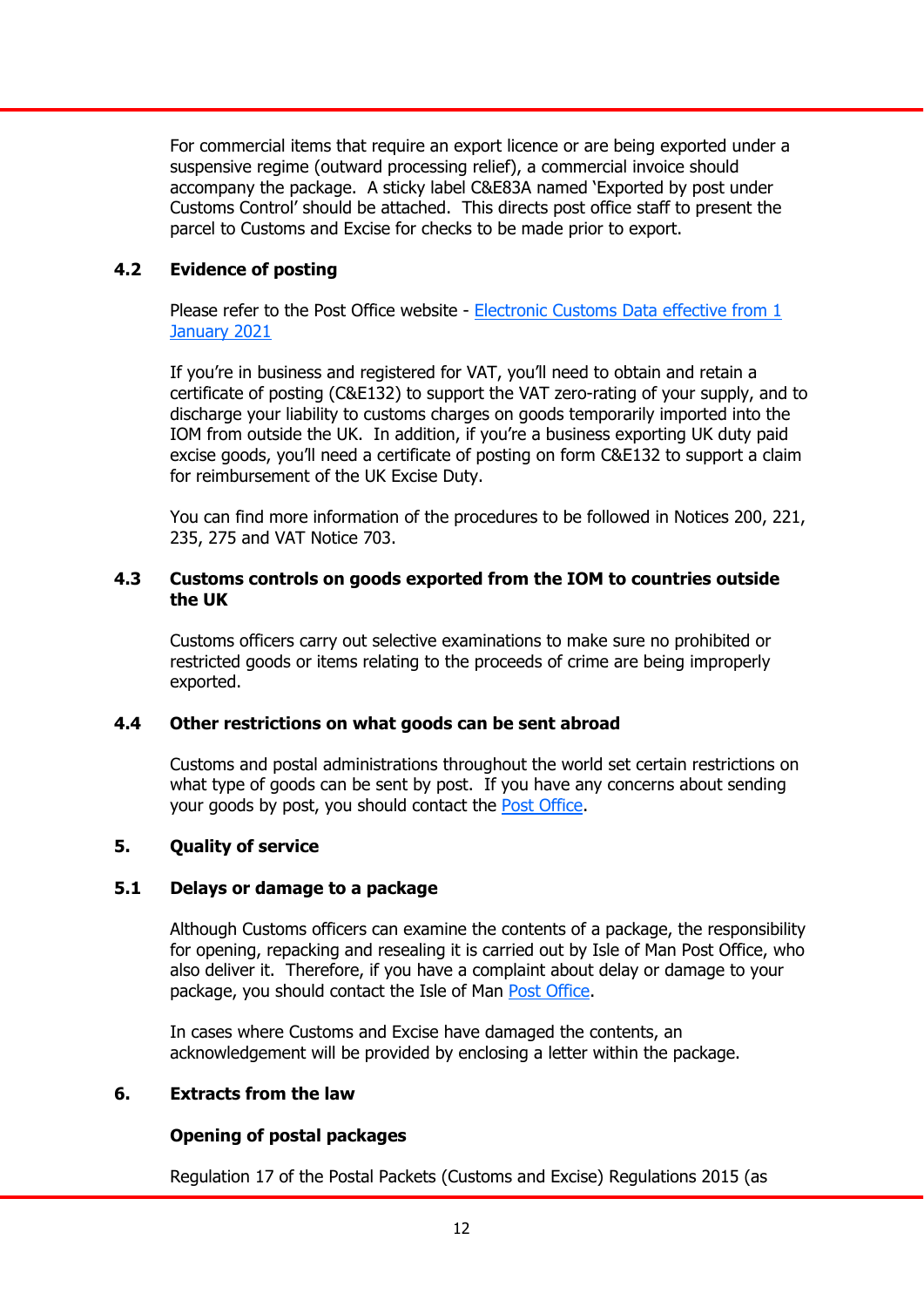amended) gives authority for an officer of Customs and Excise to require the Post Office or a person licensed to convey letters under section 12 of the Post Office Act 1993 to produce any foreign postal packet, to that officer or open it for examination by that officer.

# **7. Glossary of terms**

 CN22 and CN23: Customs declaration forms to be used for import and export of postal packets.

Customs duty: Tax charged on imported goods under the UK Global Tariff (UKGT).

 Excise duty: Tax charged on certain goods, particularly alcohol and tobacco products.

 Gifts: Goods of a non-commercial character sent by a private person to another private person without payment of any kind and intended for personal use only.

 Value: Means the price paid or payable for the goods excluding postage and packing and insurance costs.

Import VAT: VAT chargeable on importation.

Package: Includes a letter, parcel, packet or other article transmissible by post.

 SAD: Single Administrative Document, the form C88A used for import and export declarations and other customs purposes.

# **8. Your rights and obligations**

You have:

- the right to be represented you can appoint anyone to act on your behalf, including professional advisers, friends or relatives
- the right to consult your adviser we will allow a reasonable amount of time for you to do so
- an obligation to take care to get things right if you have an adviser, you must still take reasonable care to make sure that any returns, documents or details they send us on your behalf are correct.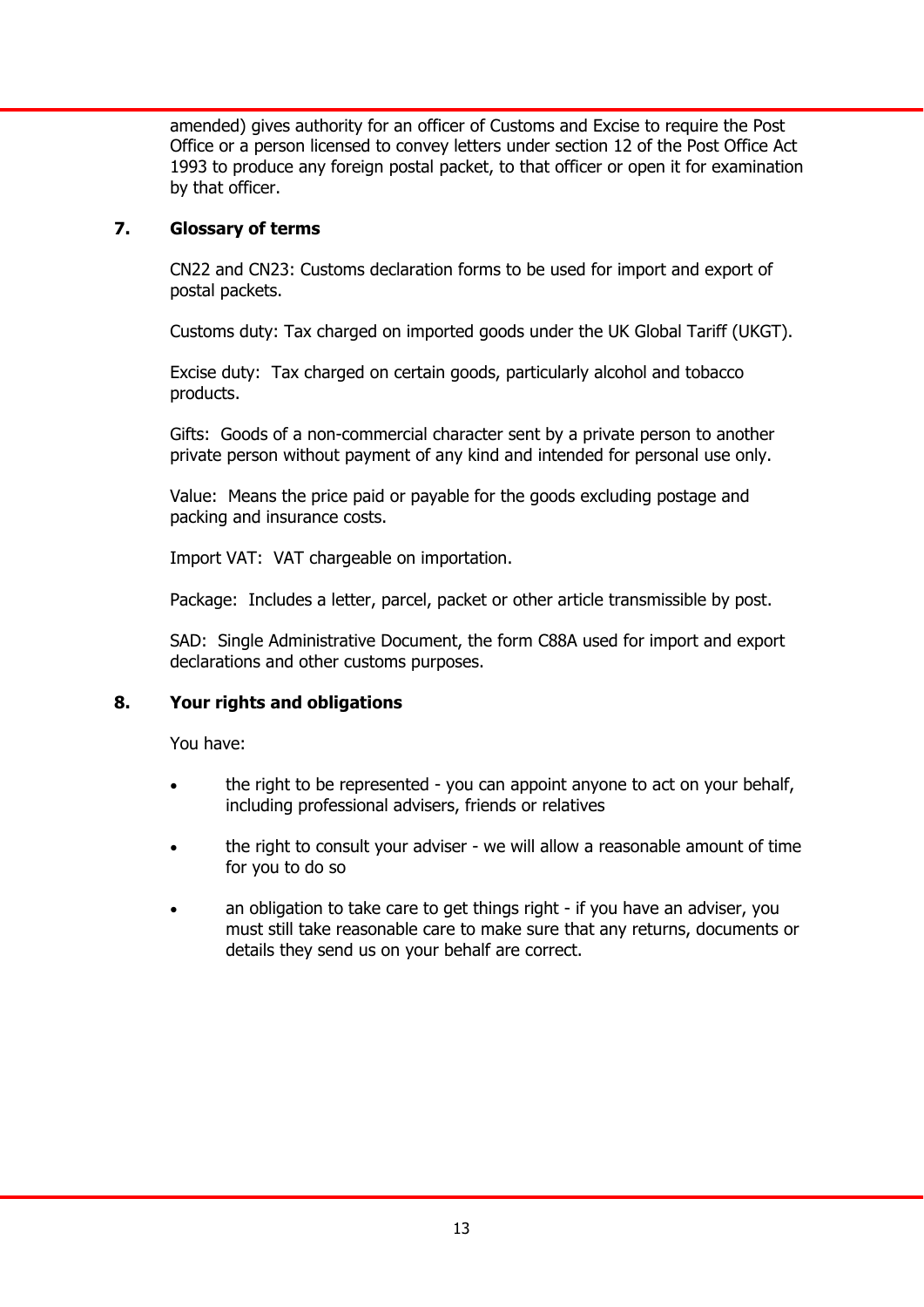## **Privacy Notice**

The Treasury collects information about you in order to administer taxation and carry out other functions for which it is responsible (e.g. National Insurance, customs and excise duties, property rates, social security benefits, state pensions and legal aid etc.), and for the detection and prevention of crime.

Whilst that information will primarily be provided by you, where the law allows we may also get information about you from other organisations, or give information about you to them. This may be to check the accuracy of the information provided, prevent or detect crime or protect public funds in other ways. These organisations may include other government departments, the police and other agencies.

To find out more about how we collect and use personal information, contact any of our offices or visit our website at:

https://www.gov.im/about-the-government/departments/the-treasury/privacy-notice/

## **Amendment Record**

January 2021 Notice substantially re-written to reflect EU exit.

15 February 2021 Opening paragraph at 2.3 amended and links to where to obtain further information added.